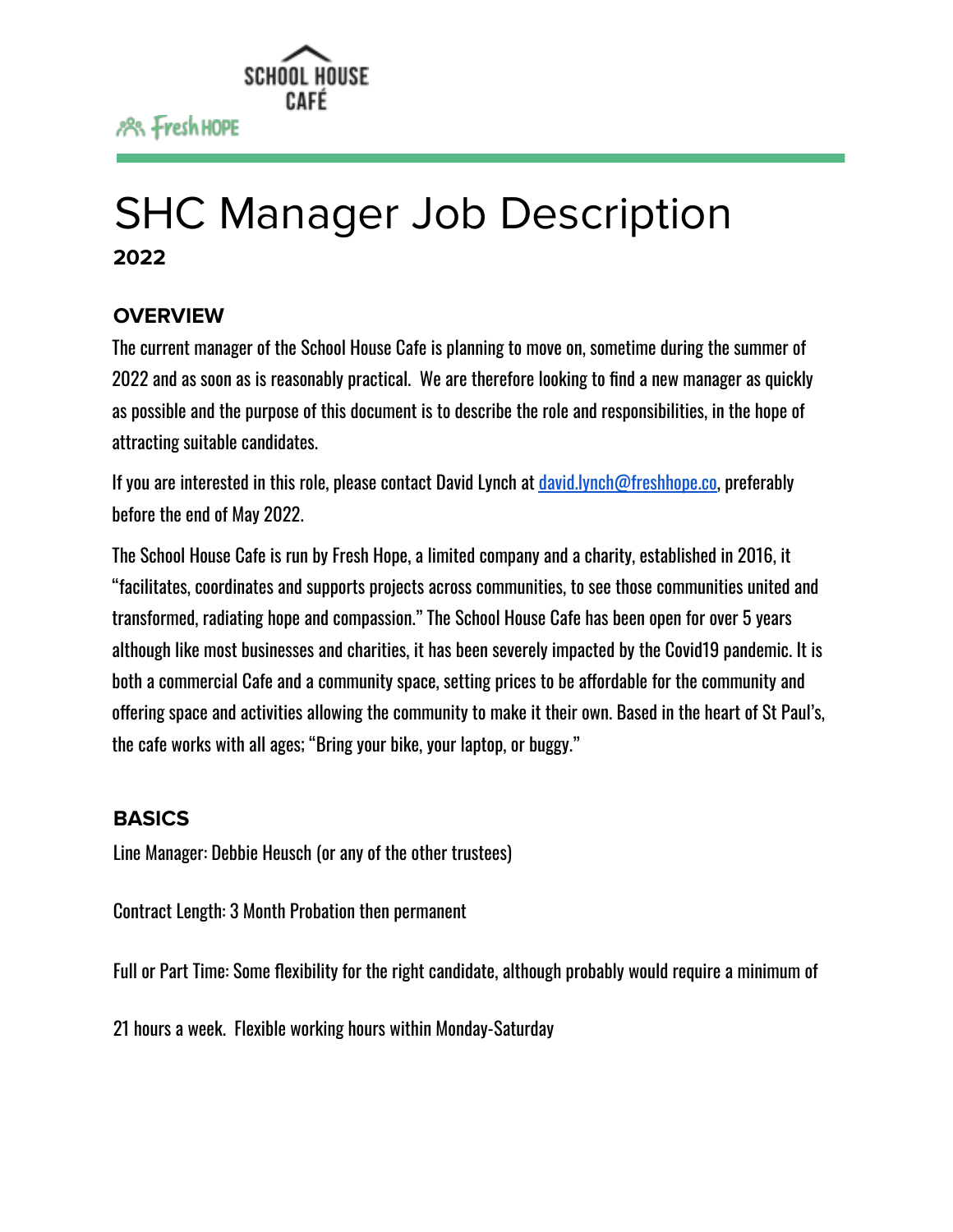Salary / Hourly Rate: To be Negotiated. Likely to be in the region of £10 - £12 per hour.

## **Key Responsibilities**

- 1. Uphold the aims and ethos of Fresh Hope, as determined from time to time by the Trustees of Fresh Hope.
- 2. To run the School House Cafe in such a way as to ensure a financial surplus over the year. This is so that the long term aims of the School House Cafe can be met and developed on a sustainable basis.
- 3. To develop the cafe as a thriving and growing community space, with a growing range of activities and different groups, which in turn gives life and hope to the whole St Paul's community. Maintaining strong collaborative relationships with the community users of the SHC, especially other Fresh Hope projects, will be key
- 4. To create a culture within the staff and volunteers which is consistent with the responsibilities above. This involves managing the staff which includes coaching, encouraging and, where necessary, correcting the staff. It means providing opportunities for a wide range of volunteers to gain workplace experience appropriate to the challenges that they face, be they physical and/or mental.

## **Detailed Responsibilities**

- 1. Uphold the aims and ethos of Fresh Hope
	- a. Fresh Hope is essentially a Christian Charity. The Manager of the School House Cafe must be sympathetic with the Christian aims and ethos of Fresh Hope.
	- b. Fresh Hope is a collaborative organisation, not least in that it operates in other people's buildings, with staff and volunteers from many churches and none. As a result we would like to achieve a consistently positive relationship with:
		- i. St Paul's Church and the trustees of the Old School House
		- ii. People regularly using space in the building, for example:
			- 1. Jigsaw
			- 2. Cycle project
			- 3. Taekwondo
		- iii. The University of Gloucestershire especially St Paul's campus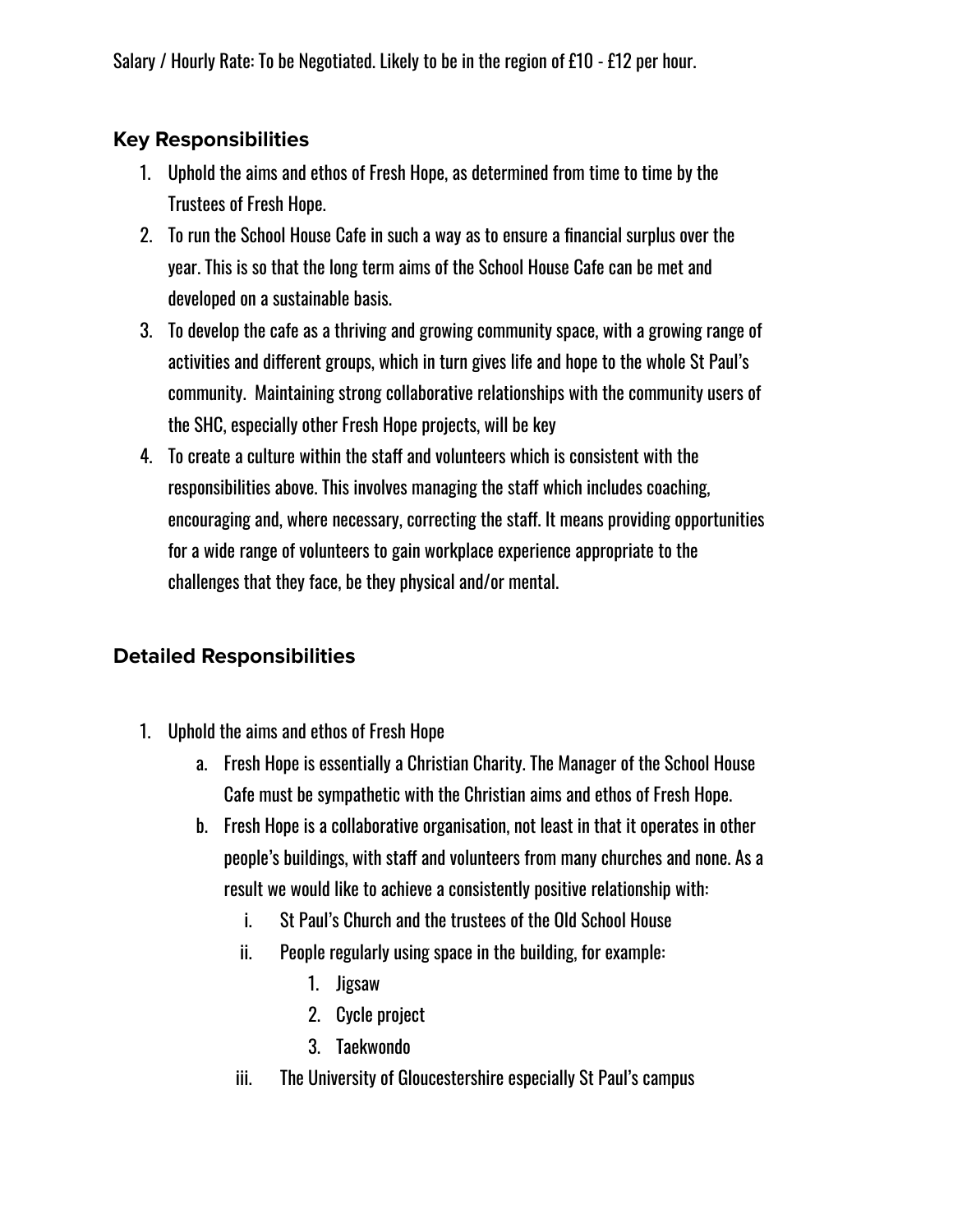- iv. Those using the space with ad hoc bookings, meetings, and other groups
- v. Businesses, residential and other organisations in the area.
- 2. Deliver a surplus
	- a. Ensuring that the cafe has sufficient staff.
	- b. The SHC manager will also be responsible for the recruitment of staff and volunteers. This is the process of advertising a role, compiling a shortlist and interviewing candidates.The manager may seek the support of trustees in this process where appropriate. Producing a staff rota on a monthly basis. It is expected that the SHC Manager will undertake a significant number of shifts themselves.
	- c. Responsibility for generating sufficient demand/income. This includes:
		- i. Marketing including regular social media posts
		- ii. Having the right products (drinks, food and other). This involves being creative, driving specials, deals and regularly overseeing an update of the menu
		- iii. Pricing
		- iv. Events (that generate demand)
		- v. New Services (bulk cake purchases, catering for events, sandwich deliveries to businesses etc.)
	- d. Responsibility for managing costs:
		- i. Wages
		- ii. Sourcing ingredients
		- iii. Menu variety and preparation complexity
		- iv. Managing stock levels and waste
	- e. Communication of sales targets and cost budgets to staff.
	- f. Cash Management including banking
	- g. Organising cleaning of the building downstairs, including the kitchen and toilets, to a high standard.
- 3. Develop a thriving and community space
	- a. Interacting and Networking with Community leaders and supporters. This will include:
		- i. Encouraging new groups to use the facilities of the SHC and in the building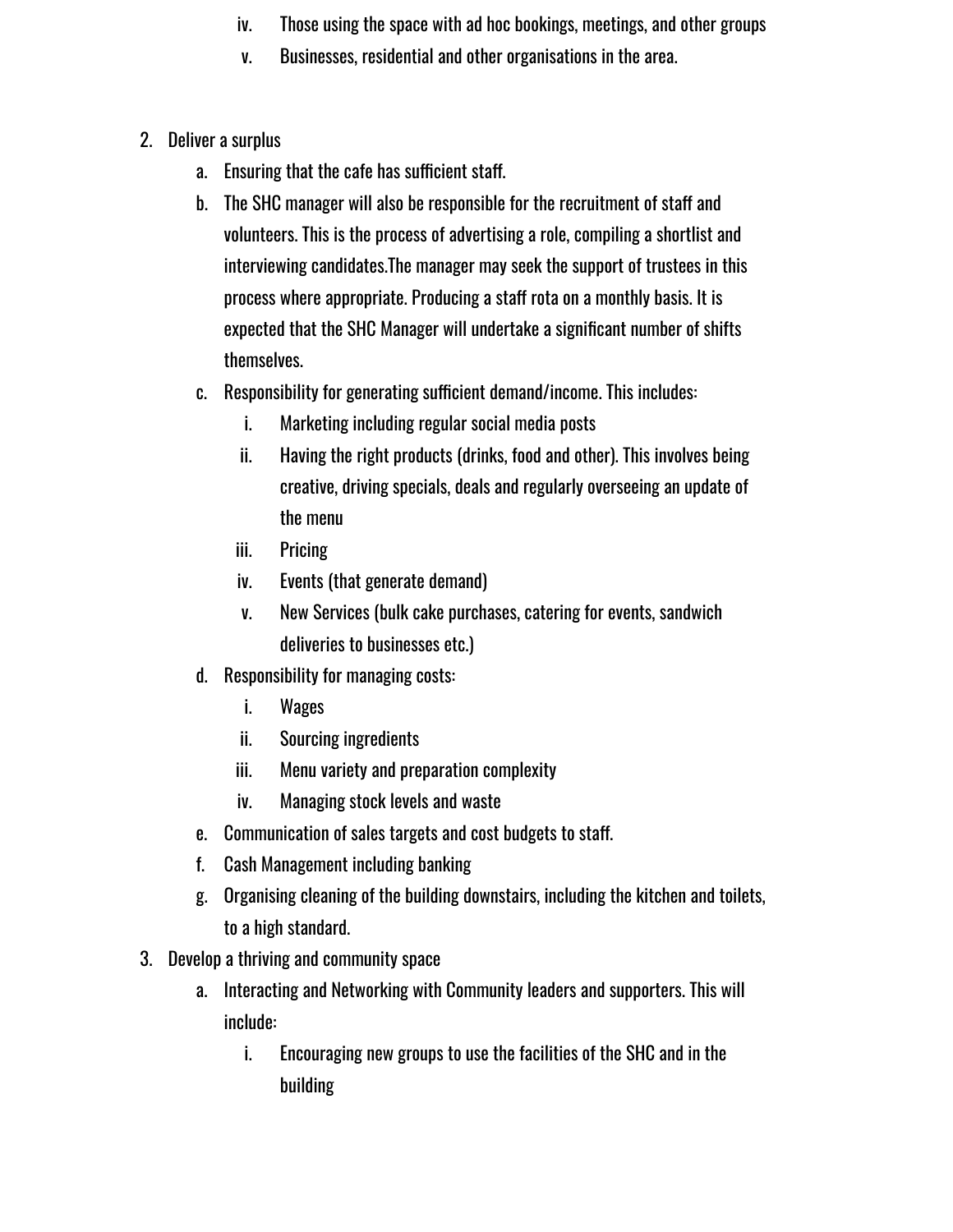- ii. Identifying ways to collaborate, to further enhance the community
- iii. Identifying needs and sources of finance (for smaller projects with the SHC rather than new projects at the Fresh Hope level)
- iv. Manage all the bookings of space in the Old School House except the office areas.
- 4. Managing staff and volunteers
	- a. The SHC manager will lead a team of staff and volunteers delivering amongst other things:
		- i. Team meetings
		- ii.  $1 1s$
		- iii. Annual Reviews
	- b. The Cafe is always a friendly environment but at busy times can also be quite intense. The manager of the SHC will need to manage and lead their staff at such times of tension, remaining calm and cheerful while being very efficient and disciplined, and helping staff to do the same.The SHC Manager will need to develop new approaches to dealing with times of pressure as necessary from time to time
	- c. The manager of the SHC will be responsible for the day to day wellbeing of the staff. As a leader and coach they will be responsible for developing and getting the best from their team, understanding their strengths and weaknesses, developing and utilising the former while not allowing the latter to unduly impact operations. The SHC manager will be responsible for communications to the staff and also team building, including regular staff socials.
	- d. The manager of the SHC will be responsible for the training both of themselves and all staff:
		- i. Personal training
		- ii. Level 2 safeguarding
		- iii. Attend a one day first aid course as a minimum.
		- iv. Level 2 in food hygiene.
			- 1. Barista / food preparation.
			- 2. Money handling
		- v. Staff Training
			- 1. All supervisors have the appropriate training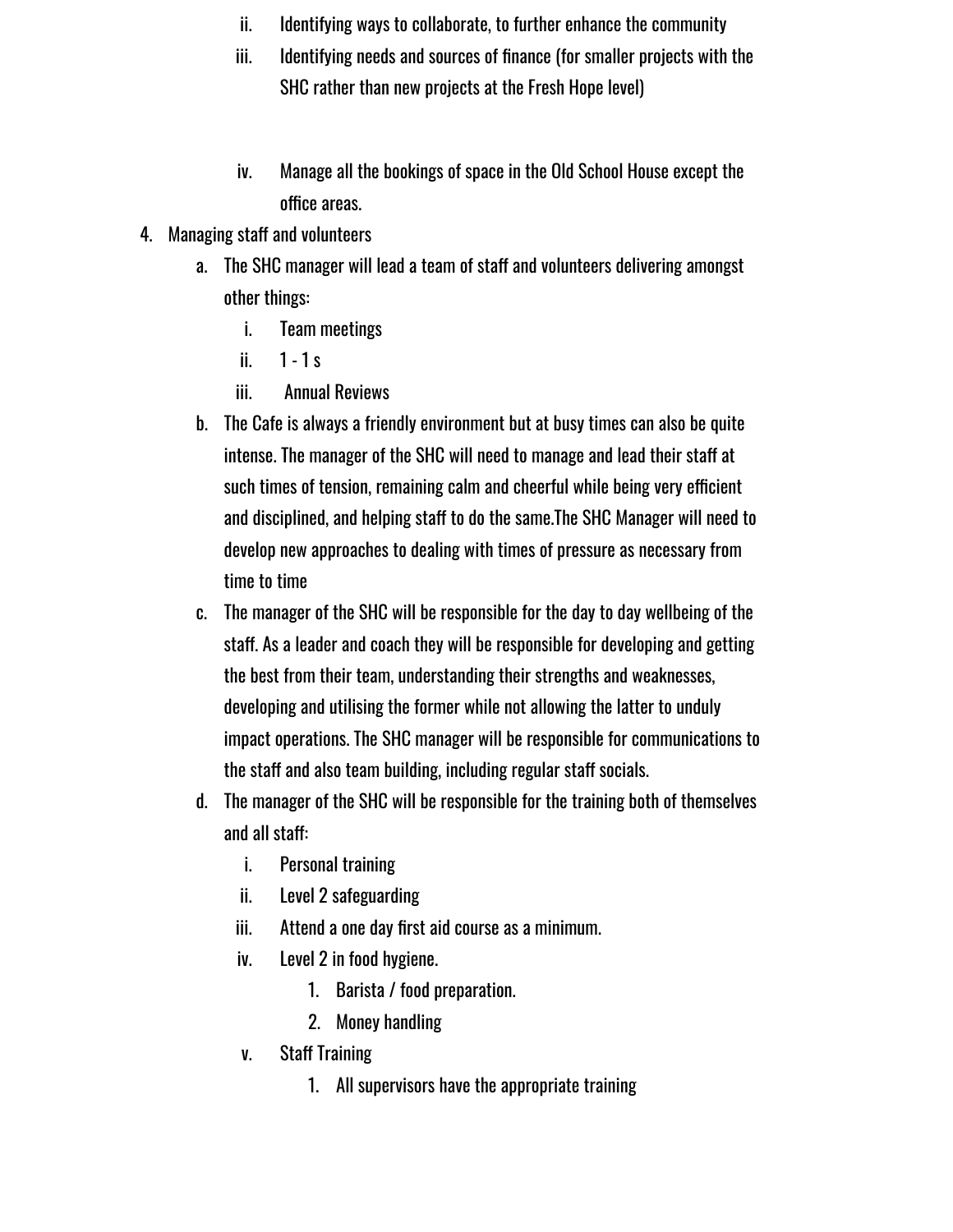- 2. All staff have training sufficient to allow them to do their jobs safely and well
- e. Working with the appropriate trustee(s), oversee safeguarding, health and safety and first aid in the cafe. Regularly updating policies as appropriate.
- f. Many of the volunteers in the SHC will be dealing with circumstances that are creating barriers to them getting into work. The manager of the SHC must be passionate about seeing these individuals thrive in the roles that we are able to provide for them. We want them to really enjoy their time with us, and at the same time feel that they are making a difference and for customers to see them as an asset to the SHC.
- 5. To undertake any other duties that the Trustees may reasonably require from time to time.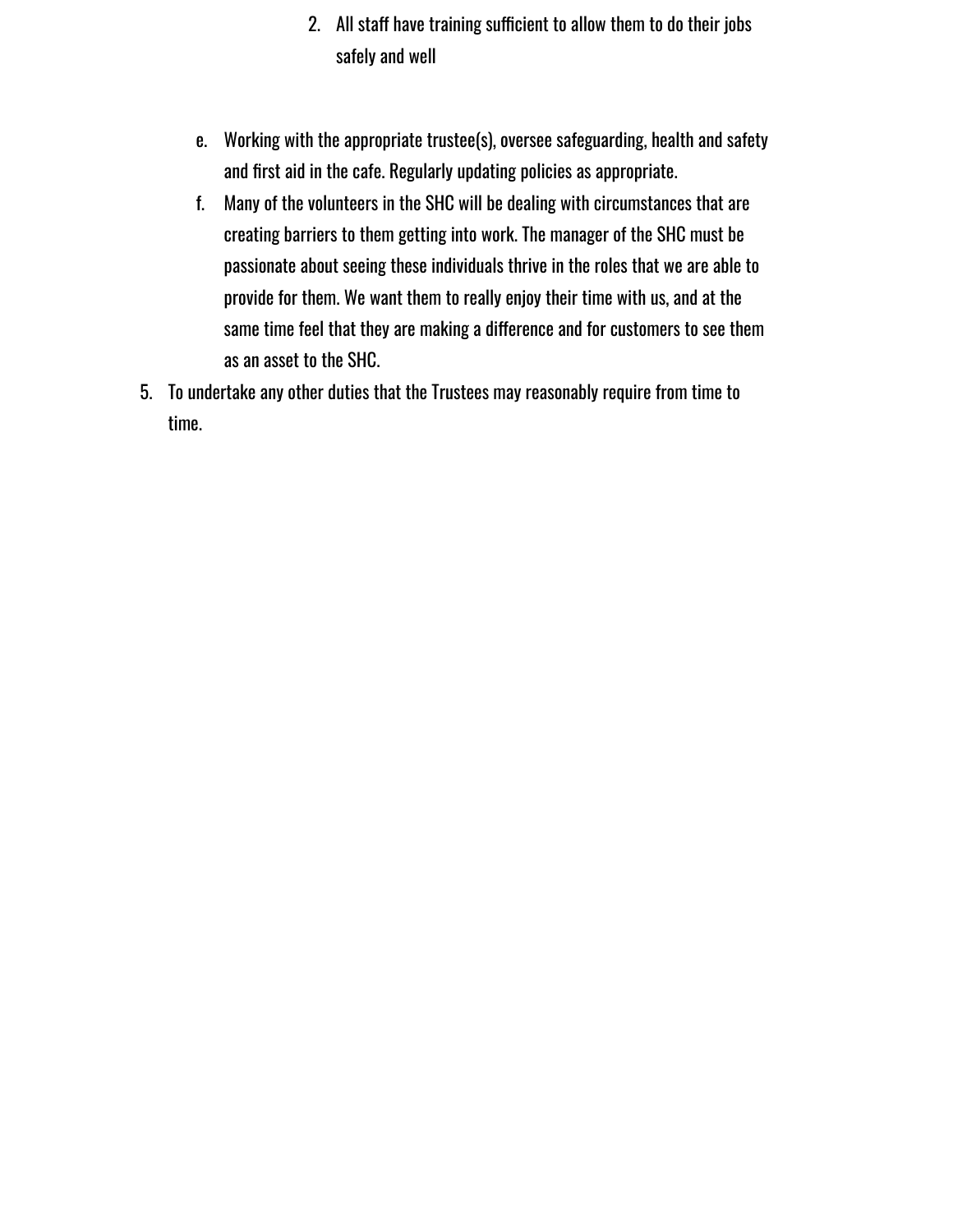|                                                                                                                                                                                                                                                                                    | <b>Essential</b>   | <b>Desirable</b>           | <b>Assessment</b>                        |
|------------------------------------------------------------------------------------------------------------------------------------------------------------------------------------------------------------------------------------------------------------------------------------|--------------------|----------------------------|------------------------------------------|
| Ability to understand the role and ethos of Fresh Hope<br>and in particular to see how it relates to churches and<br>other charitable organisations. To support and promote<br>this role and ethos.                                                                                | $\boldsymbol{\nu}$ |                            | <b>Interview</b>                         |
| Ability to understand and manage the tension between<br>running a commercial enterprise and a community<br>ministry                                                                                                                                                                |                    | $\boldsymbol{\mathcal{U}}$ | Interview                                |
| Experience of working in a commercial<br>environment, preferably hospitality related and of<br>running teams. Displaying good interpersonal<br>skills, ability to coach, encourage and where<br>necessary instruct accountably.                                                    | V                  |                            | CV/<br><b>Interview</b>                  |
| Enthusiasm, logical, flexible and the ability to cope<br>well under pressure, getting the best from people with<br>varying background and need                                                                                                                                     | V                  |                            | Interview /<br>CV/<br><b>Observation</b> |
| A good Communicator, Delegator and Organiser                                                                                                                                                                                                                                       | V                  |                            | Interview /<br><b>Observation</b>        |
| Understand that "To manage is to serve"                                                                                                                                                                                                                                            | V                  |                            | <b>Interview</b>                         |
| To be computer literate. In particular to<br>have intermediate level skills on Google documents and<br>spreadsheets and to be competent with the internet,<br><b>Email functions and Social Media. Ability to understand</b><br><b>Management Information from Clover and Sage</b> | V                  |                            | CV                                       |
| Demonstrates strong leadership qualities                                                                                                                                                                                                                                           | V                  |                            | <b>Interview</b>                         |
| To understand and be able to maintain the very<br>distinct atmosphere and welcome that characterises<br>the School House Cafe.                                                                                                                                                     | V                  |                            | <b>Interview</b>                         |
| To generate respect while recognising that the manager<br>of the SHC will not be liked by all of the people all of the<br>time. To be both a leader and a team player                                                                                                              |                    | V                          | <b>Interview</b>                         |